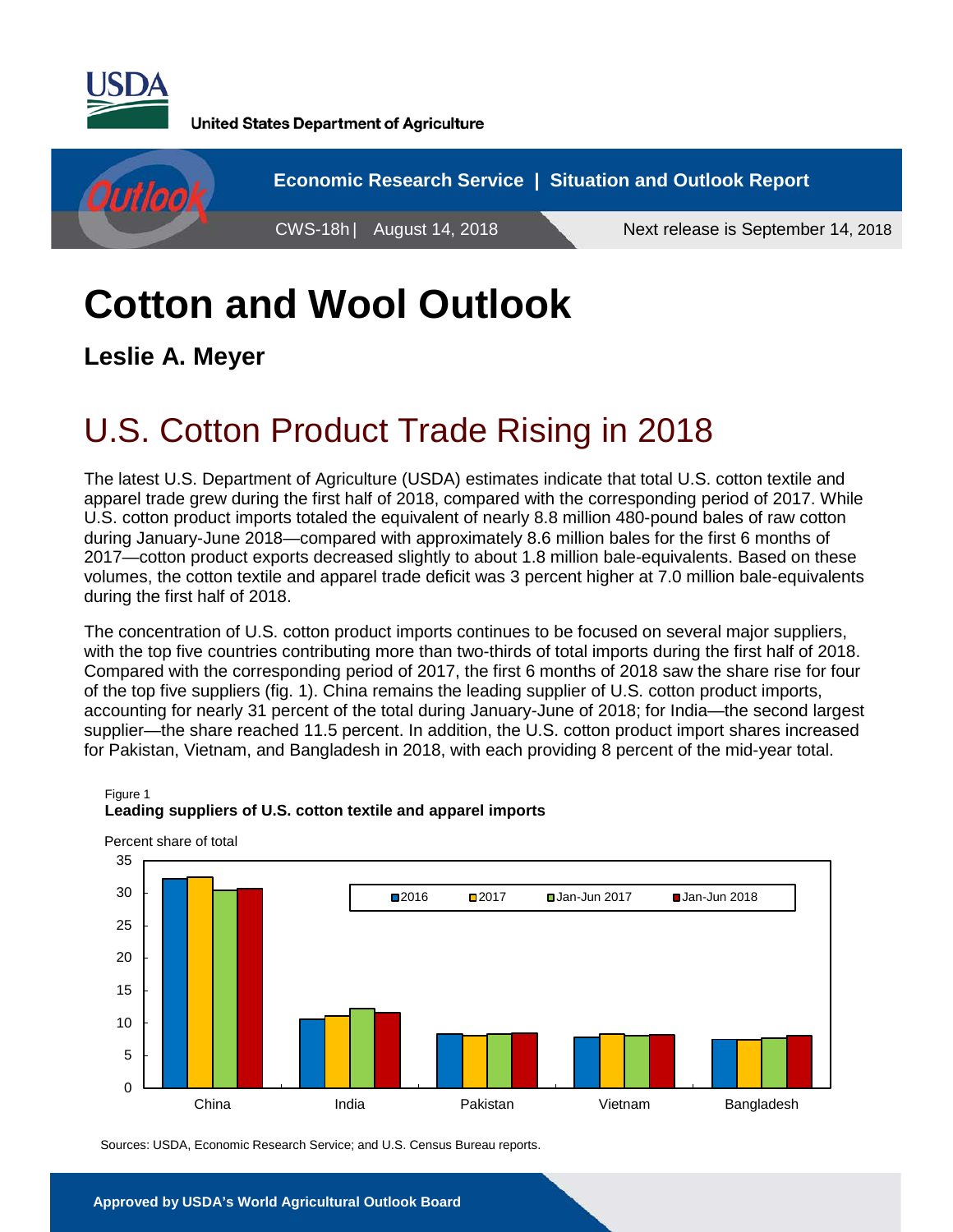## **Domestic Outlook**

## U.S. 2018 Cotton Production Forecast Higher in August

According to USDA's first survey-based forecast of the 2018 cotton crop, U.S. production is estimated at 19.2 million bales, compared with July's projection of 18.5 million bales and last season's final estimate of 20.9 million bales. Compared with 2017, lower estimates for U.S. cotton harvested area and yield account for this season's production decline.

Based on the August forecast, total cotton planted area in 2018 is estimated at 13.5 million acres, the same as indicated in the June *Acreage* report but 7 percent (905,000 acres) above 2017; this season's area is the largest since 2011 when 14.7 million acres were planted. Harvested area is projected at 10.1 million acres this season, indicating an abandonment rate of 25 percent, more than double 2017's 12 percent and the highest in 5 years. The U.S. cotton yield is forecast at 911 pounds per harvested acre this season, slightly above 2017 and, if realized, would reach a new record.

Upland cotton production in 2018 is forecast at nearly 18.5 million bales, 1.7 million bales below 2017. During the past 20 years, the August upland production forecast was above the final estimate 12 times and below it 8 times. Past differences between the August forecast and the final production estimates indicate that chances are two out of three for the 2018 upland crop to range between 17.1 and 19.8 million bales.

Compared with 2017, U.S. upland production is projected higher in two of the four Cotton Belt regions in 2018, with the Southwest significantly lower and the West slightly lower (fig. 2). Based on the August estimates, 2018 Southwest upland production is expected to reach about 7.6 million bales (41 percent of the U.S. crop), down from last season's 10.5-million-bale record and the smallest in 3 years. As a result of the drought conditions in the Southwest, a much lower harvested area is expected in 2018; abandonment is forecast at 40 percent for the region, well above last season's 19 percent and the highest in 5 years. Meanwhile, the Southwest yield is projected at 737 pounds per harvested acre, above the 5-year average.

### Figure 2



### **U.S. regional upland cotton production**

Source: USDA, *Crop Production* reports.

**2**  Cotton and Wool Outlook, CWS-18h, August 14, 2018 USDA, Economic Research Service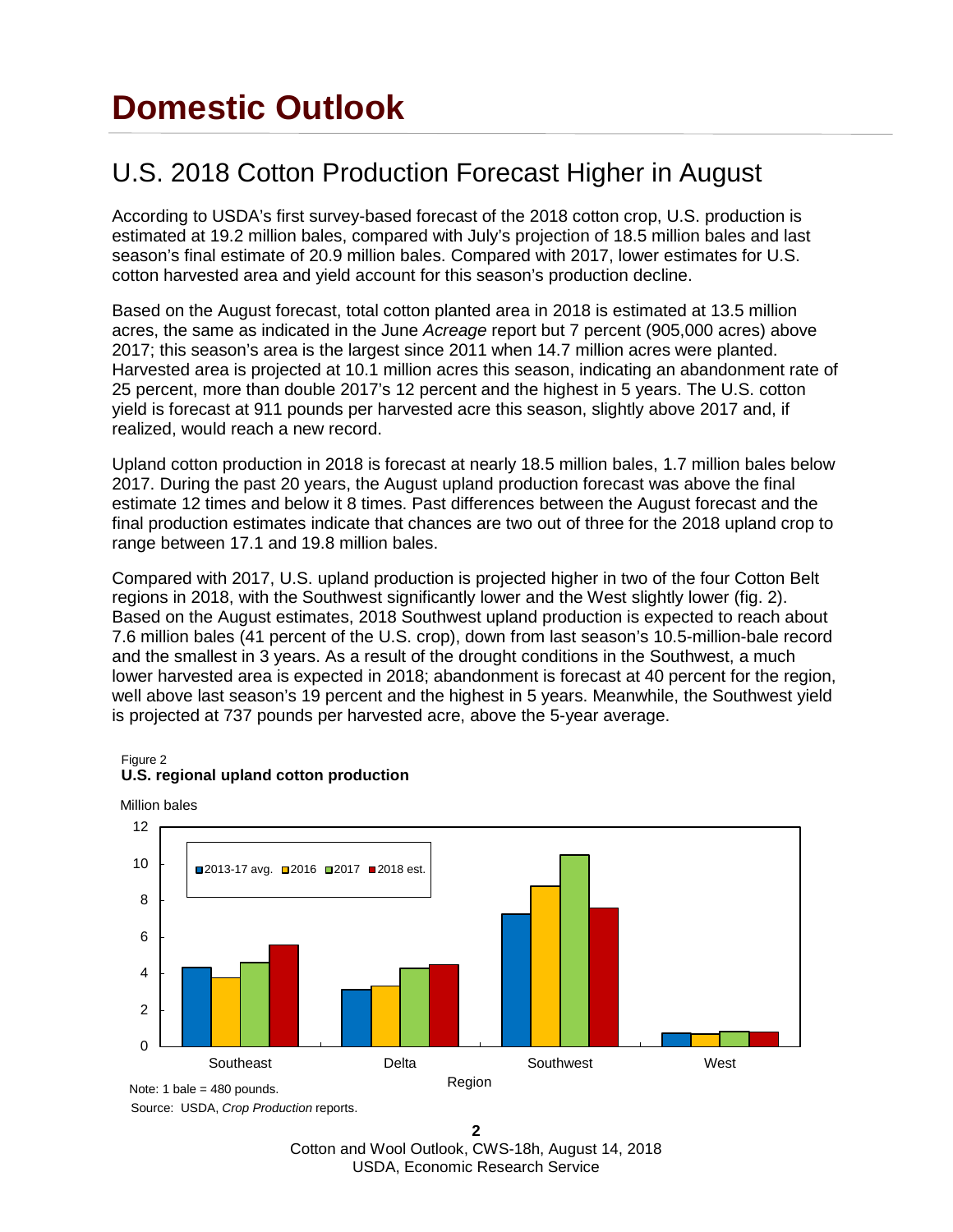In the Southeast, 2018 production is projected at nearly 5.6 million bales or 30 percent of the U.S. upland crop. While area in the region is at its largest in 7 years, yield and production are at their highest in 6 years. The Delta crop is forecast at 4.5 million bales this season—the largest since 2011—and accounts for 24 percent of U.S. cotton production. Area is similar to 2017 at 1.9 million acres, while the Delta yield is forecast at a record 1,142 pounds per harvested acre.

For the West, upland production is projected at 805,000 bales in 2018, 3 percent below last season but still the second largest crop in 5 years. A reduction in area is nearly offset by a rebound in yield (1,469 pounds per harvested acre) that is slightly below average. In addition, extra-long staple (ELS) cotton production—grown primarily in the West—is forecast to increase in 2018 to 779,000 bales, the largest since a similar amount was produced in 2012. Although area is forecast lower in 2018, the ELS yield is forecast at 1,555 pounds per harvested acre, the second highest on record.

Meanwhile, U.S. cotton crop development is near that of last year and the 5-year average. As of August 12, 77 percent of the cotton crop was setting bolls, equal to 2017 and marginally behind the 2013-17 average. In contrast, 2018 U.S. cotton crop conditions remain well below last season and the 5-year average (fig. 3). As of August 12, 40 percent of the crop area was rated "good" or "excellent," compared with 61 percent last year, while 34 percent was rated "poor" or "very poor," compared with 12 percent a year earlier. This season's relatively low crop conditions are largely attributable to the extremely dry conditions experienced in the Southwest.

#### Figure 3 **U.S. cotton crop conditions**



Source: USDA, *Crop Progress* reports.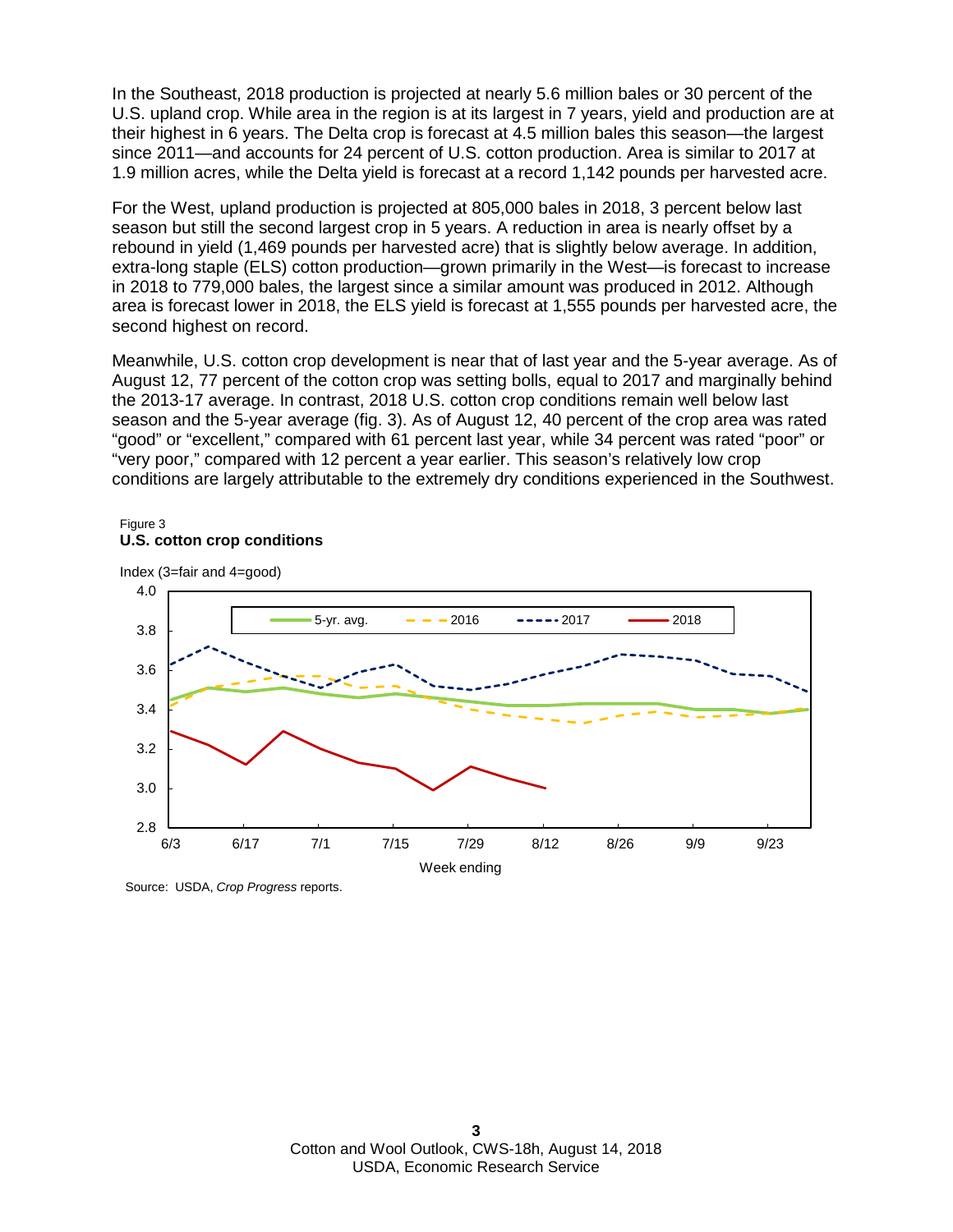## U.S. Cotton Demand and Stocks Revised in August

U.S. cotton demand for 2018/19 and 2017/18 were adjusted this month based on recently released data. For 2018/19, demand is projected at 18.9 million bales, nearly 3 percent above the July forecast but slightly below the revised 2017/18 demand of nearly 19.1 million bales. Increased supplies—from both larger beginning stocks and a higher August production forecast—are expected to provide additional opportunities for U.S. cotton exports in 2018/19 as world trade is projected to rise again.

For 2018/19, U.S. cotton exports are projected at 15.5 million bales, 500,000 bales above last month's forecast but nearly 350,000 bales below the adjusted 2017/18 export estimate. Final marketing year data for 2017/18 was reported in USDA's *U.S. Export Sales* report on August 9. With lower U.S. exports and higher global trade forecast in 2018/19, the U.S. share of world trade is forecast to decrease from 39 percent in 2017/18 to 37 percent, but remain above the 5 year average. Meanwhile, U.S. cotton mill use was reduced 100,000 bales for 2017/18 to 3.25 million bales, as cumulative data through June indicate that total mill use will remain near the 2016/17 level. For 2018/19, U.S. cotton mill use remains forecast at 3.4 million bales, as growth in the global economy supports textile expansion in a number of countries.

With U.S. cotton production expected to exceed demand in 2018/19, ending stocks are projected to rise modestly to 4.6 million bales, compared with 2017/18's estimate of 4.4 million bales. Consequently, this season's stocks-to-use ratio is forecast to grow slightly to 24 percent; this ratio compares with the 5-year average of 22 percent and would be the highest in 3 years, if realized. As of August, however, the 2018/19 upland farm price is forecast to range between 70 and 80 cents per pound. At the midpoint of 75 cents per pound, the farm price is 7 cents above the estimate for 2017/18.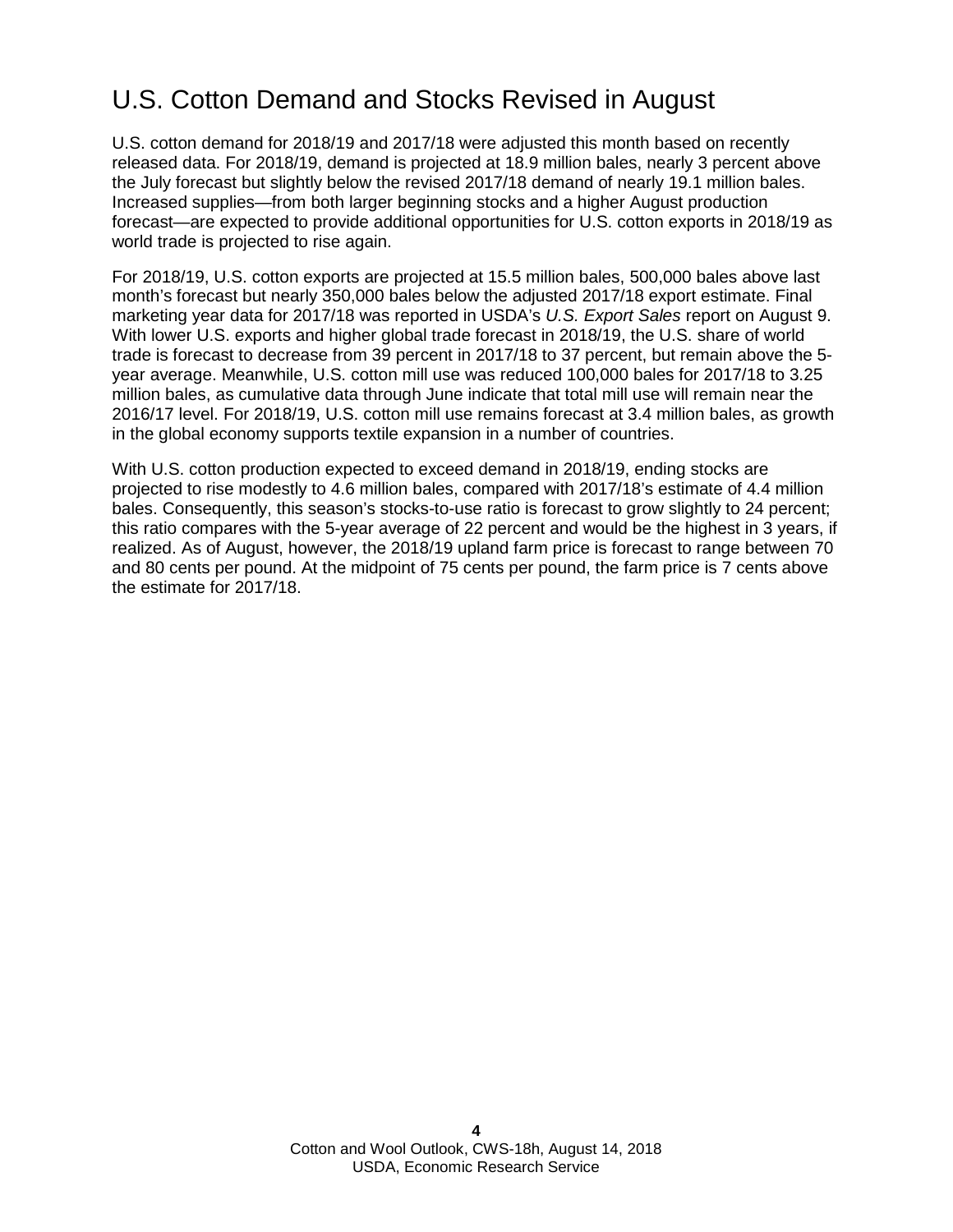## **International Outlook**

### Global Cotton Production and Mill Use Gap To Increase in 2018/19

World cotton production in 2018/19 is projected at 120.5 million bales, nearly 2.5 percent (3 million bales) below 2017/18. Meanwhile, 2018/19 world cotton mill use is forecast to increase 4 percent (4.9 million bales) to 127.6 million bales. As a result, the gap between production and consumption is expected to expand this season (fig. 4). Lower cotton crops are forecast for many producing countries in 2018/19, with the United States, Australia, and China leading the decline. Although relative prices have favored cotton planted area in 2018/19, weather conditions experienced this season are projected to reduce harvested area, particularly in the United States. Global harvested area is forecast at nearly 32.8 million hectares (80.9 million acres), 2 percent below 2017/18. However, the world yield is projected to remain near the 2017/18 level; the global yield for 2018/19 is forecast at 801 kilograms/hectare (kg/ha) or 714 pounds per harvested acre.

For India, cotton production is projected at 28.7 million bales in 2018/19, 300,000 bales (1 percent) below a year ago but still one of the country's largest crops on record. A reduction in India's cotton area this season is expected to lower production despite a yield that is forecast to rebound above the 5-year average to 525 kg/ha. In China, the cotton crop is projected at 26.5 million bales this season, 1 million bales (3.5 percent) below 2017/18 as area and yield are forecast to decrease slightly. Area harvested in China is forecast at 3.35 million hectares with the national yield projected at 1,722 kg/ha, the second highest on record as cotton's concentration in the western region of Xinjiang continues.



### Figure 4 **Global cotton production and consumption**

Million bales

Source: USDA, *World Agricultural Supply and Demand Estimates* reports.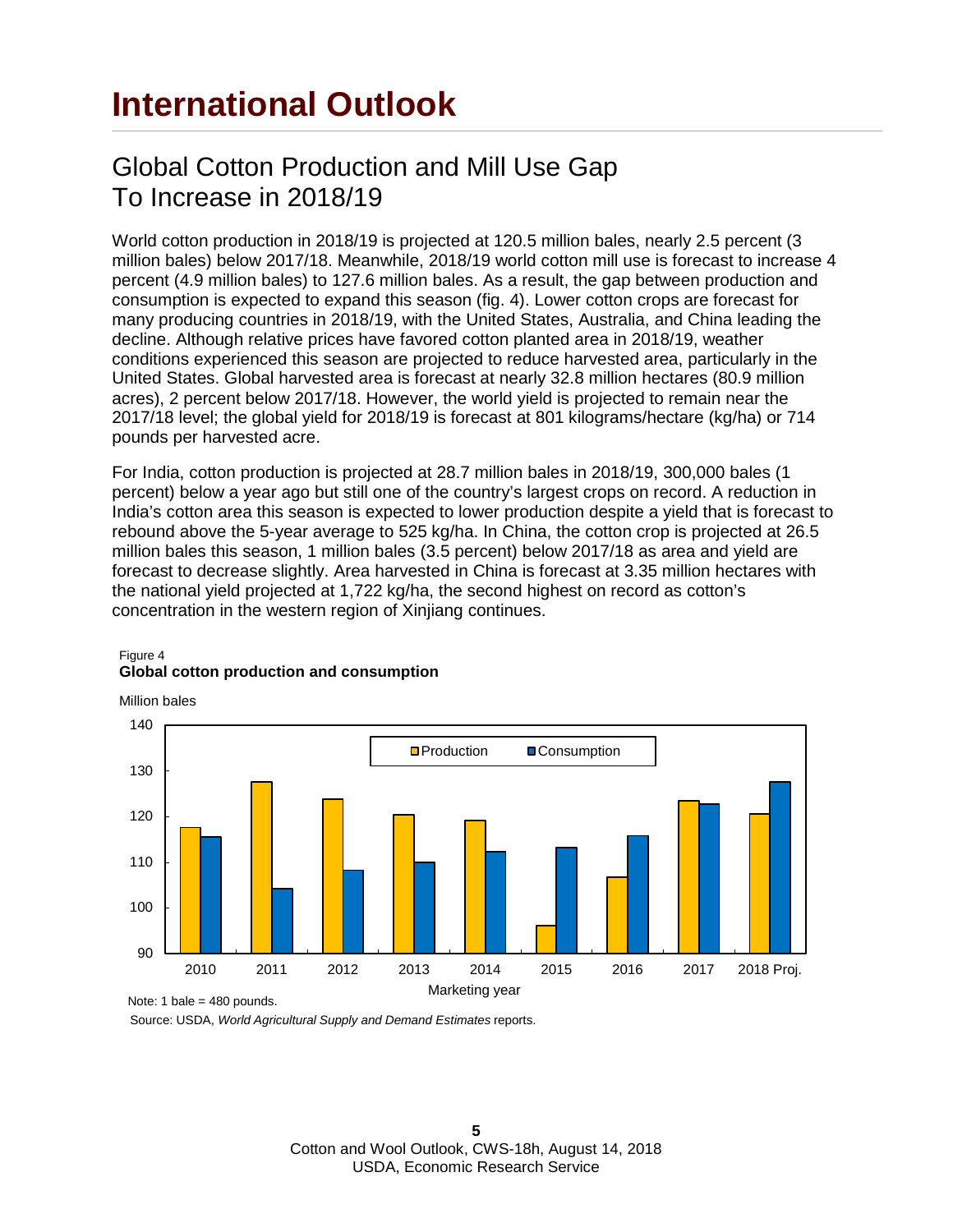Cotton production in Brazil and Pakistan—the fourth and fifth largest producers—is expected to increase by 300,000 bales for each country in 2018/19. For Brazil, production is forecast to rise for the third consecutive season to a record 9.5 million bales, 3 percent above 2017/18 as area and yield are projected to remain at relatively high levels; harvested area is expected to reach 1.3 million hectares, while yield is forecast at 1,591 kg/ha in 2018/19. For Pakistan, cotton production is projected at 8.5 million bales this season, the largest in 4 years; area there is modestly higher at 2.7 million hectares, with a yield roughly unchanged at 685 kg/ha.

On the other hand, global cotton consumption in 2018/19 is projected at a record 127.6 million bales. Cotton mill use is expected to increase for the seventh consecutive year this season as mill use follows the growth in the global economy. Cotton consumption is expected to expand 4 percent in 2018/19, compared with 6 percent last season, as all the major cotton-spinning countries are forecast higher. China and India account for a combined 53 percent of global cotton mill use in 2018/19.

Cotton mill use in China is projected at 42.5 million bales in 2018/19, up from 41.0 million bales last season, as cotton product exports remain a vital—albeit shrinking in relative terms—part of China's economy. Domestic supplies from China's State Reserve sales have helped boost mill use of cotton there in recent years. Increased imports of raw cotton are also projected to provide additional supplies to support China's cotton mill use at levels not seen since 2010/11.

India's cotton mill use is expected to rise 4 percent (1 million bales) in 2018/19 to a record 25.2 million bales as cotton supplies are plentiful and the foreign exchange from value-added product exports remains important to the country. A more modest increase in cotton mill use is also projected for Pakistan, where 2018/19 consumption is forecast at 11.0 million bales, or 2 percent above a year earlier. Meanwhile, cotton mill use in Bangladesh and Vietnam is seen continuing an upward trend to new heights, rising 500,000 bales and 900,000 bales, respectively. For Bangladesh, mill use is forecast at 8.0 million bales in 2018/19, nearly 7 percent higher than a year ago; for Vietnam, consumption is projected at 7.5 million bales in 2018/19, 13.5 percent above a year ago.

### World Cotton Trade To Increase in 2018/19; Stocks Reduced

Global cotton trade is forecast at 41.8 million bales in 2018/19, compared with 40.8 million bales in 2017/18. Bangladesh, Vietnam, and China are expected to remain the leading importers of raw cotton this season, with a combined increase of 2.8 million bales; partially offsetting this increase, however, are declines for Pakistan and Turkey. Of the major-producing countries, only Brazil and Australia are expected to see larger exports in 2018/19 than in 2017/18; exports from the United States and India are forecast at 15.5 million bales (down 2 percent) and 4.5 million bales (down 13.5 percent), respectively. For Brazil—the second largest exporter in 2018/19 cotton exports are forecast at 5.3 million bales, nearly 26 percent above a year ago as consecutive large crops provide competitive, exportable supplies. For Australia, cotton exports are forecast to rise 7.5 percent to 4.3 million bales, mainly a consequence of 2017/18's production, its highest since 2011/12.

World cotton ending stocks were at a record 110.2 million bales in 2014/15 but have decreased considerably since then. Global stocks for 2018/19 are projected at 77.1 million bales, nearly 9 percent (7.4 million bales) below 2017/18 and 30 percent below 2014/15. China's stocks have fallen significantly in recent years and are expected to decline 9.2 million bales (24 percent) to 28.6 million bales in 2018/19. China is projected to hold a 37-percent share of global stocks at the end of this season, the smallest since 2010/11 (fig. 5). In contrast, India is expected to hold its largest share of stocks in 8 years; stocks there are forecast at 12.9 million bales, or 17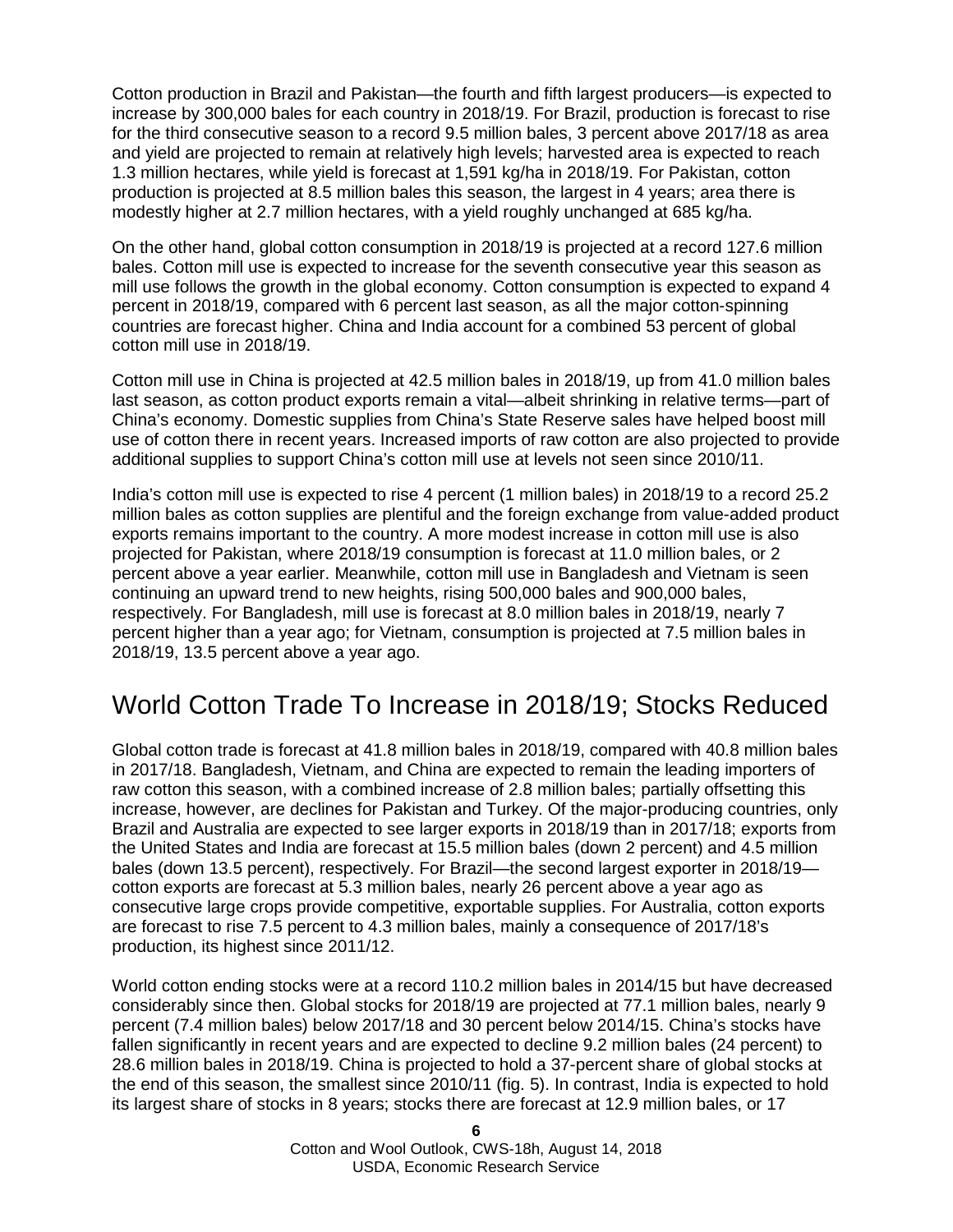percent of global stocks. Meanwhile, the share of stocks outside of China, India, and the United States have been rising for 4 years and are expected to reach a 40-percent share in 2018/19, surpassing China for the first time since 2010/11.



#### Figure 5 **Share of global cotton ending stocks**

Source: USDA, *World Agricultural Supply and Demand Estimates* reports.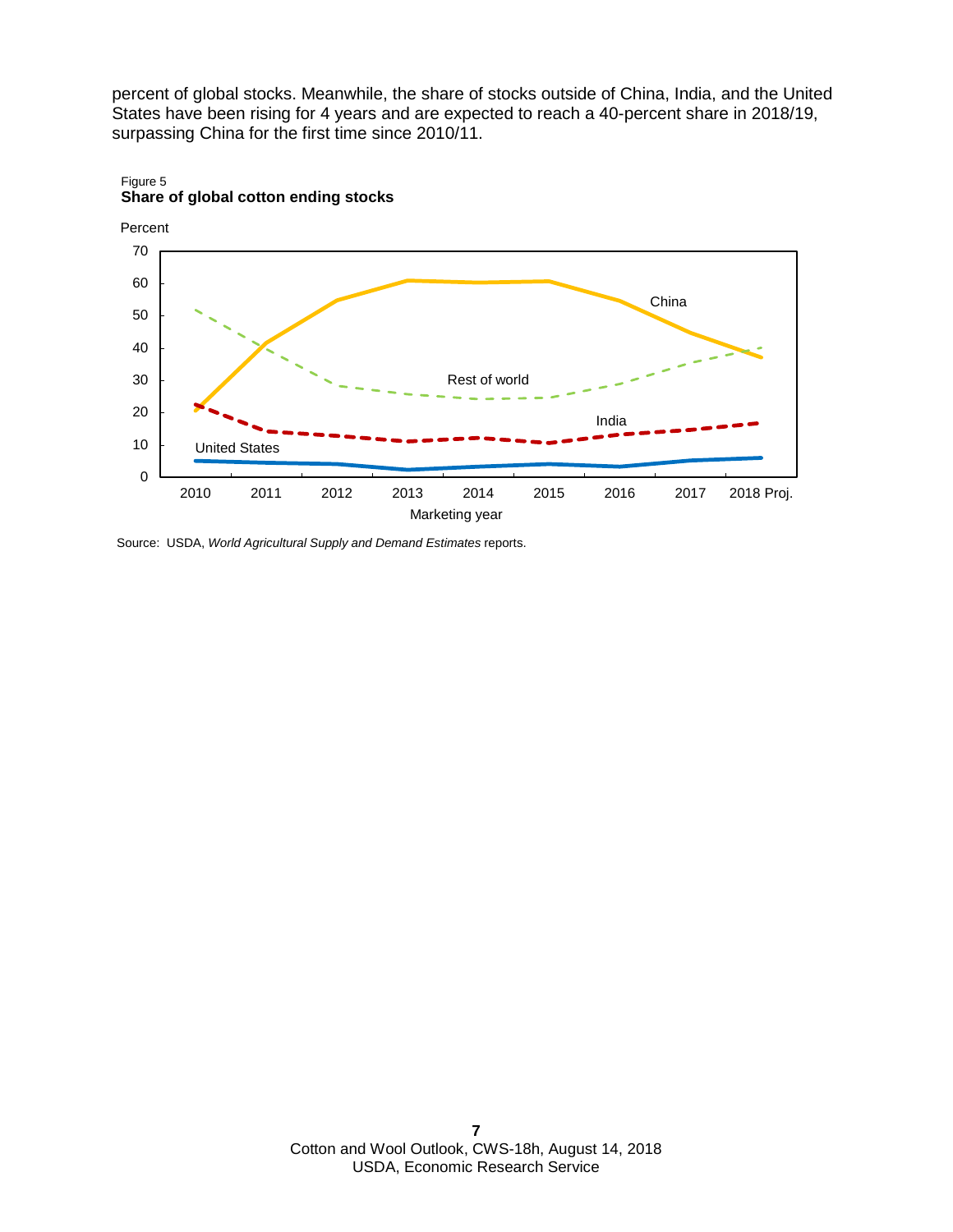# **Highlight**

## Cotton Harvest Futures: How 2018 Compares with History

U.S. commodity futures markets have long been followed as an indicator of farm price expectations. Producers follow the futures market initially to help direct crop planting decisions; after the crop is planted and throughout the growing season, producers look to the futures market as a guide to price their anticipated harvest. Futures prices can be defined as the expected value of a commodity at a specific point in time for delivery at some future date.

For cotton, the December futures contract is the most widely traded and is recognized as the harvest contract, with most of the annual U.S. harvest completed by then. Although there are several December futures contracts active at any given time, examination of the December futures prices (harvest contract) that are associated with each planting/growing season are highlighted here.

Since 2000, the movement within a given December futures cotton contract can vary considerably, ranging from approximately 7 cents per pound between the high and low price during 2015 to over 80 cents per pound in 2010. So, how does 2018 compare? Through July, the December futures contract has seen a more modest 19-cent price range.

In addition, the daily closing prices (December 2018 contract) from January-July 2018 are evaluated and compared with the January-November period of each year back to 2000 (fig. 6). As illustrated over approximately 4,300 observations, futures prices have ranged between 29 cents per pound to more than 150 cents per pound over the last 18-plus years. During this period, the daily December futures price has averaged 67.5 cents per pound, with a median price of approximately 64 cents per pound. In comparison, December futures prices during January-July 2018, have averaged nearly 81 cents per pound, with a median price of about 79 cents per pound.



Figure 6 **Daily U.S. cotton futures: December (harvest) contract**

Source: Intercontinental Exchange (ICE) futures. Note: Closing prices: Jan-Nov for 2000-17 and Jan-Jul for 2018.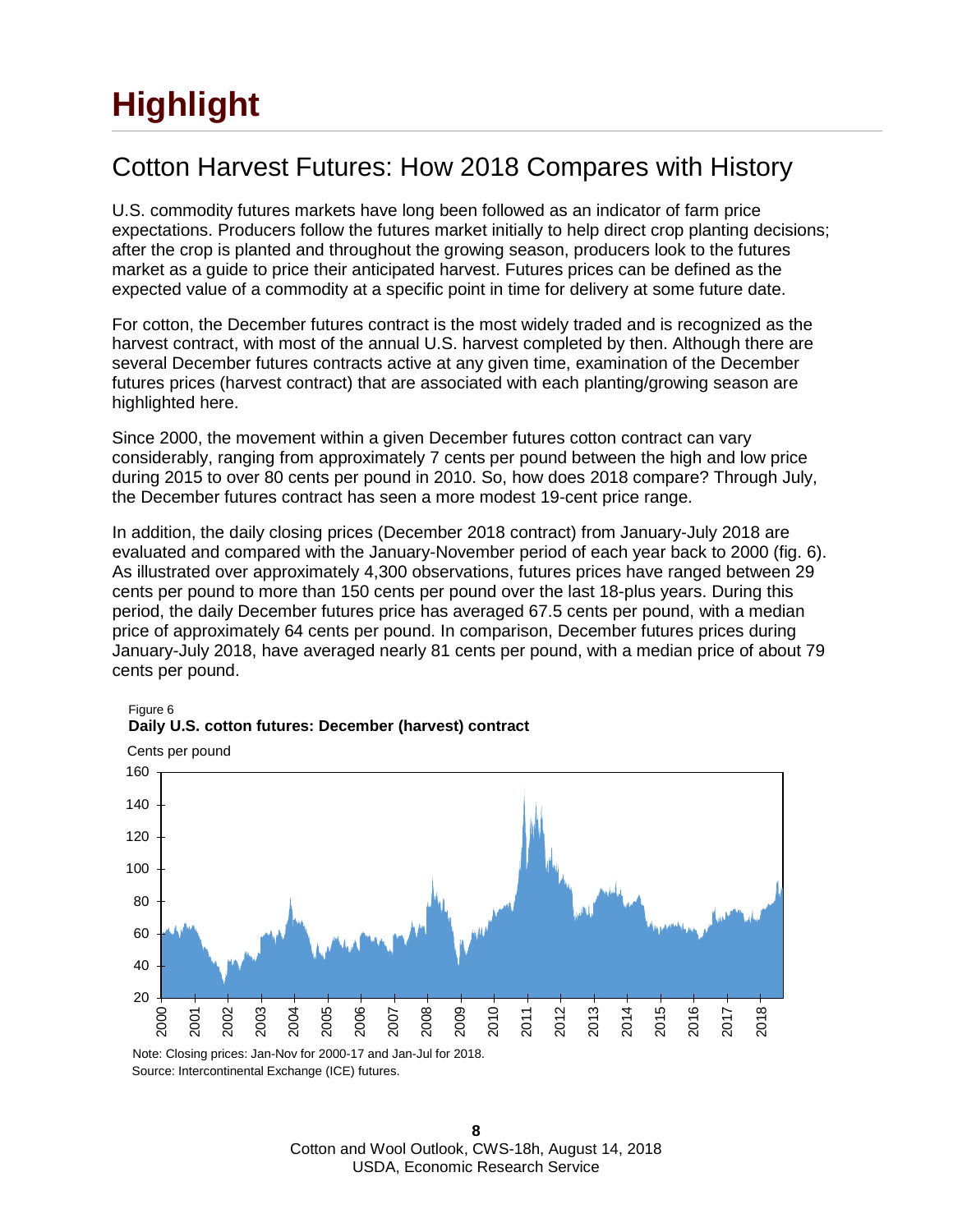Next, the distribution of the daily December futures prices since January 2000 is examined in 5 cent increments. Although cotton futures have seen extreme values over the last 18-plus years, prices at those levels are rare (fig. 7). Since January 2000, December futures have been below 45 cents per pound 7 percent of the time while they have been above 100 cents per pound only 5 percent of the time. As illustrated, the range of 60-65 cents per pound had the most observations, occurring nearly 18 percent of the time since January 2000. When the range is expanded just 5 cents on either side (55-70 cents per pound), the observations falling within this range approached 43 percent.

For 2018, December futures prices ranged from 74 cents per pound to 93 cents per pound between January and July. Interestingly, December futures prices since January 2000 have been observed 30 percent of the time to range between 70 and 95 cents per pound. As of August 10, the December futures contract closed around 85 cents per pound, near the middle of the observed range thus far in 2018. While the level at which December futures prices trade over the next several months remains uncertain, one thing that is clear is the fact that 2018 futures prices are on the upper end of the historical distribution.



#### Figure 7 **Distribution of daily U.S. cotton futures: December (harvest) contract**

Source: ERS calculations based on Intercontinental Exchange (ICE) futures.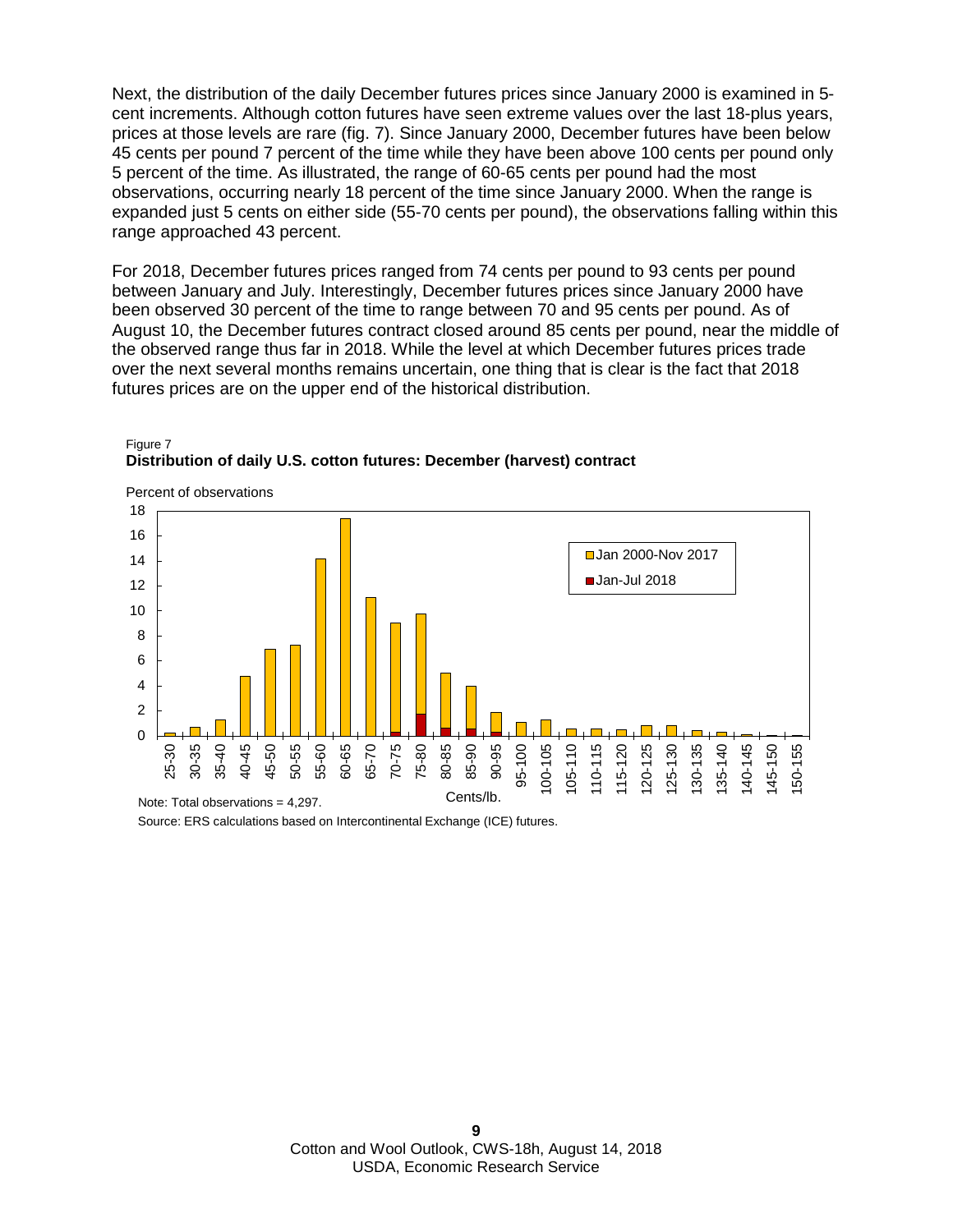|                               |         |        | 2018/19              |        |
|-------------------------------|---------|--------|----------------------|--------|
| Item                          | 2017/18 | June   | July                 | Aug.   |
|                               |         |        | Million acres        |        |
| Upland:                       |         |        |                      |        |
| Planted                       | 12.360  | 13.207 | 13.275               | 13.275 |
| Harvested                     | 10.850  | 10.872 | 10.269               | 9.899  |
|                               |         |        | Pounds               |        |
|                               |         |        |                      |        |
| Yield/harvested acre          | 895     | 828    | 832                  | 895    |
|                               |         |        | <b>Million bales</b> |        |
| Beginning stocks              | 2.686   | 4.088  | 3.893                | 4.299  |
| Production                    | 20.223  | 18.750 | 17.800               | 18.456 |
| Total supply <sup>1</sup>     | 22.911  | 22.843 | 21.698               | 22.760 |
| Mill use                      | 3.220   | 3.370  | 3.370                | 3.370  |
| Exports                       | 15.211  | 14.875 | 14.400               | 14.850 |
| Total use                     | 18.431  | 18.245 | 17.770               | 18.220 |
| Ending stocks <sup>2</sup>    | 4.299   | 4.493  | 3.823                | 4.400  |
|                               |         |        | Percent              |        |
| Stocks-to-use ratio           | 24.3    | 27.4   | 21.5                 | 24.1   |
|                               |         |        | 1,000 acres          |        |
|                               |         |        |                      |        |
| Extra-long staple:<br>Planted | 252.5   | 262.0  | 243.0                | 243.0  |
| Harvested                     | 250.4   | 258.0  | 239.0                | 240.4  |
|                               |         |        |                      |        |
|                               |         |        | Pounds               |        |
| Yield/harvested acre          | 1,341   | 1,395  | 1,406                | 1,555  |
|                               |         |        | 1,000 bales          |        |
| Beginning stocks              | 64      | 112    | 107                  | 101    |
| Production                    | 700     | 750    | 700                  | 779    |
| Total supply <sup>1</sup>     | 767     | 862    | 807                  | 880    |
| Mill use                      | 30      | 30     | 30                   | 30     |
| Exports                       | 636     | 625    | 600                  | 650    |
| Total use                     | 666     | 655    | 630                  | 680    |
| Ending stocks <sup>2</sup>    | 101     | 207    | 177                  | 200    |
|                               |         |        |                      |        |
|                               |         |        | Percent              |        |
| Stocks-to-use ratio           | 15.2    | 31.6   | 28.1                 | 29.4   |

### Table 1—U.S. cotton supply and use estimates

Note: 1 bale = 480 pounds.

<sup>1</sup>Includes imports. <sup>2</sup>Includes unaccounted.

Source: USDA, World Agricultural Outlook Board.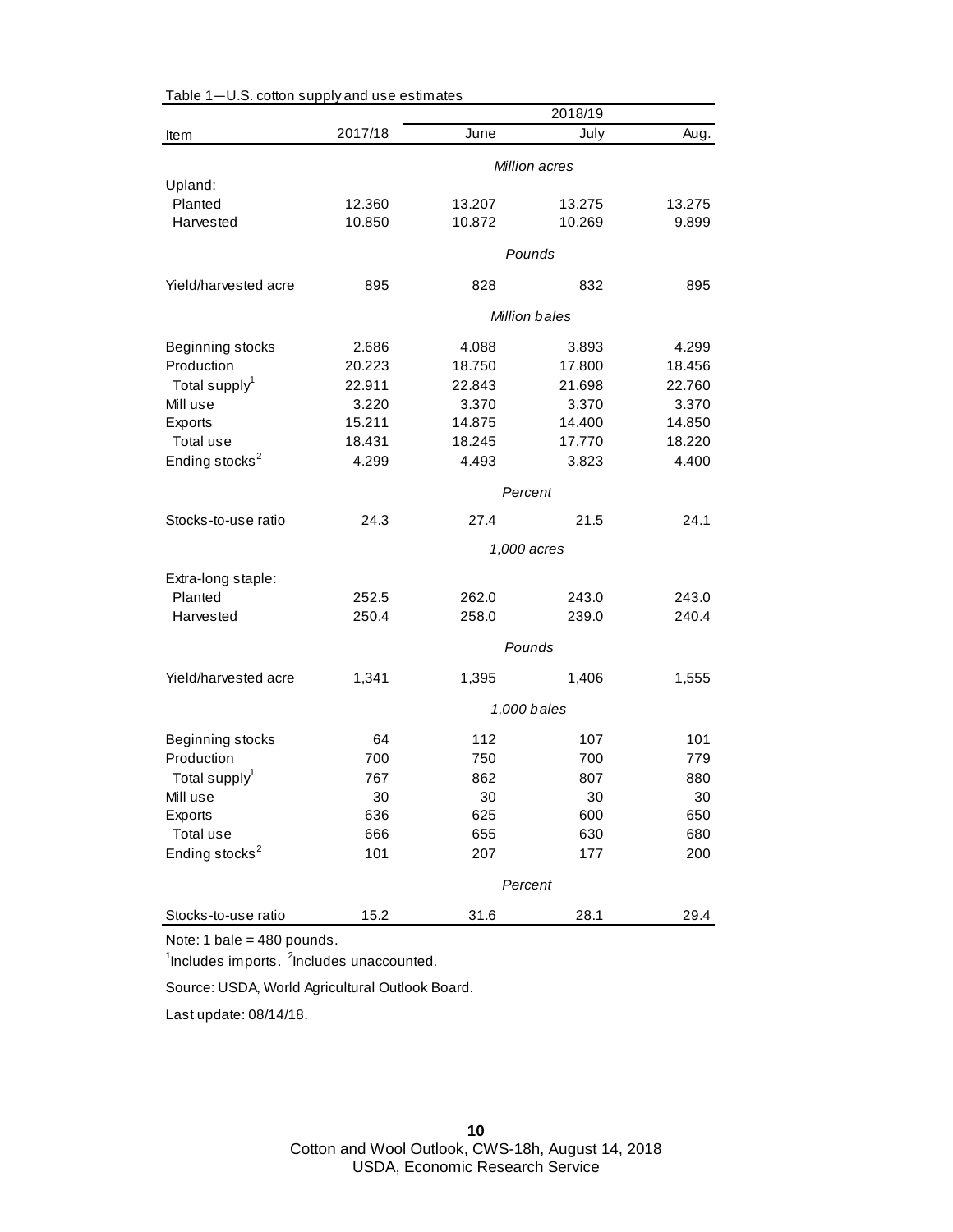|                      |         |         | 2018/19       |        |
|----------------------|---------|---------|---------------|--------|
| Item                 | 2017/18 | June    | July          | Aug.   |
|                      |         |         | Million bales |        |
| Supply:              |         |         |               |        |
| Beginning stocks--   |         |         |               |        |
| World                | 84.09   | 88.21   | 84.96         | 84.51  |
| Foreign              | 81.34   | 84.01   | 80.96         | 80.11  |
| Production--         |         |         |               |        |
| World                | 123.51  | 120.40  | 120.11        | 120.53 |
| Foreign              | 102.59  | 100.90  | 101.61        | 101.29 |
| Imports--            |         |         |               |        |
| World                | 40.79   | 41.06   | 41.23         | 41.80  |
| Foreign              | 40.79   | 41.05   | 41.23         | 41.79  |
| Use:                 |         |         |               |        |
| Mill use--           |         |         |               |        |
| World                | 122.74  | 125.35  | 126.95        | 127.62 |
| Foreign              | 119.49  | 121.95  | 123.55        | 124.22 |
| Exports--            |         |         |               |        |
| World                | 40.79   | 41.07   | 41.24         | 41.82  |
| Foreign              | 24.94   | 25.57   | 26.24         | 26.32  |
| Ending stocks--      |         |         |               |        |
| World                | 84.51   | 83.02   | 77.84         | 77.10  |
| Foreign              | 80.11   | 78.32   | 73.84         | 72.50  |
|                      |         | Percent |               |        |
| Stocks-to-use ratio: |         |         |               |        |
| World                | 68.9    | 66.8    | 61.3          | 60.4   |
| Foreign              | 67.0    | 64.4    | 59.8          | 58.4   |

Table 2—World cotton supply and use estimates

Note: 1 bale = 480 pounds.

Source: USDA, World Agricultural Outlook Board.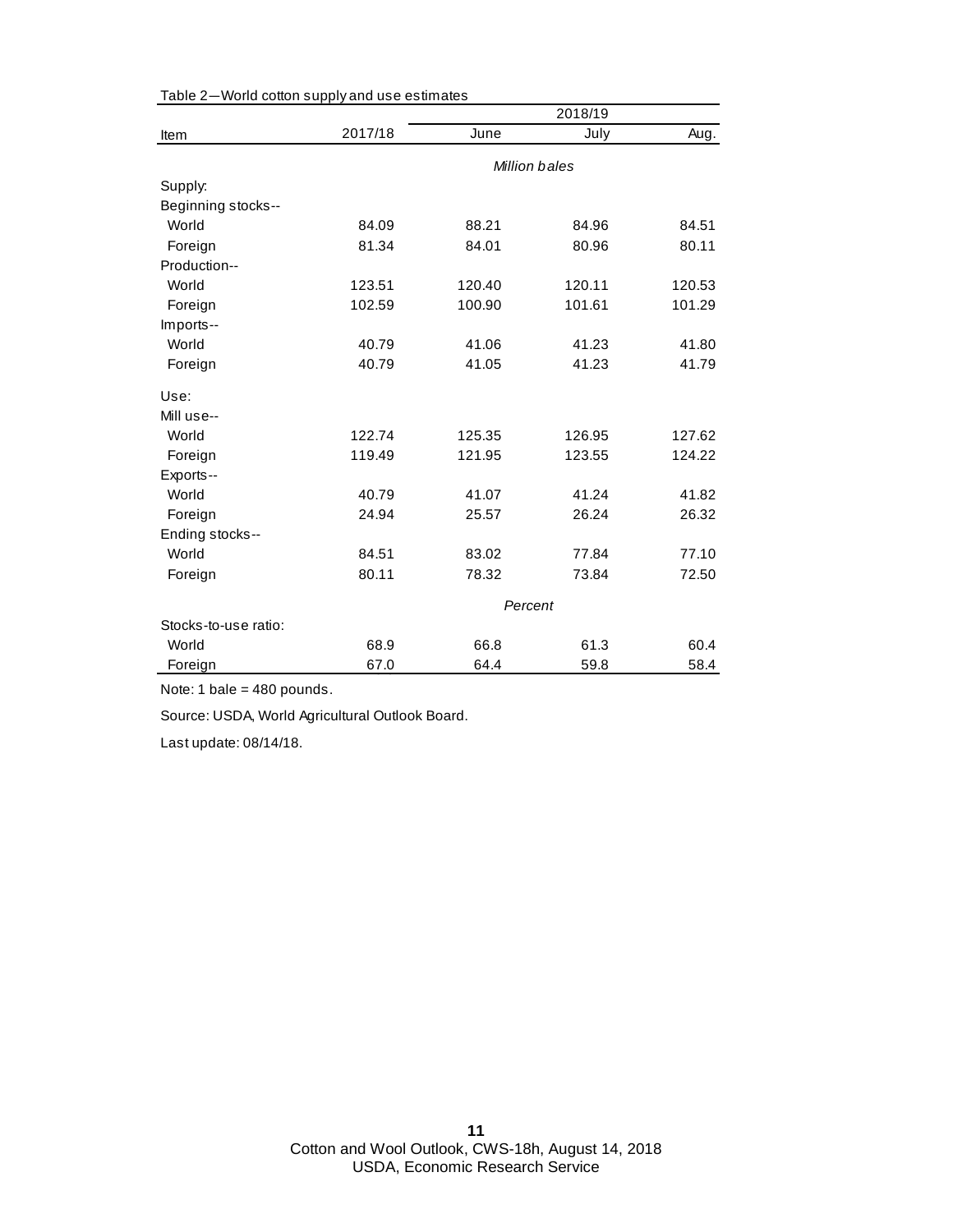| Table 3-U.S. fiber supply |         |              |         |         |
|---------------------------|---------|--------------|---------|---------|
|                           | Apr.    | May          | June    | June    |
| Item                      | 2018    | 2018         | 2018    | 2017    |
|                           |         | 1,000 bales  |         |         |
| Cotton:                   |         |              |         |         |
| Stocks, beginning         | 12,748  | 10,509       | 8,116   | 5,809   |
| Ginnings                  | 0       | 0            | 0       | 0       |
| Imports since August 1    | 2.7     | 2.9          | 3.4     | 6.1     |
|                           |         | 1,000 pounds |         |         |
| Wool and mohair:          |         |              |         |         |
| Raw wool imports, clean   | 624.8   | 416.8        | 383.4   | 552.7   |
| 48s-and-finer             | 556.1   | 221.6        | 270.6   | 295.0   |
| Not-finer-than-46s        | 68.6    | 195.2        | 112.8   | 257.7   |
| Total since January 1     | 1,670.9 | 2,087.6      | 2,471.0 | 3,413.8 |
| Wool top imports          | 77.4    | 110.9        | 337.6   | 154.9   |
| Total since January 1     | 436.6   | 547.4        | 885.0   | 1,296.0 |
| Mohair imports, clean     | 0.0     | 0.0          | 0.0     | 0.0     |
| Total since January 1     | 0.0     | 0.0          | 0.0     | 0.0     |

Note: 1 bale = 480 pounds.

Sources: USDA, National Agricultural Statistics Service; U.S. Department of Commerce, U.S. Census Bureau.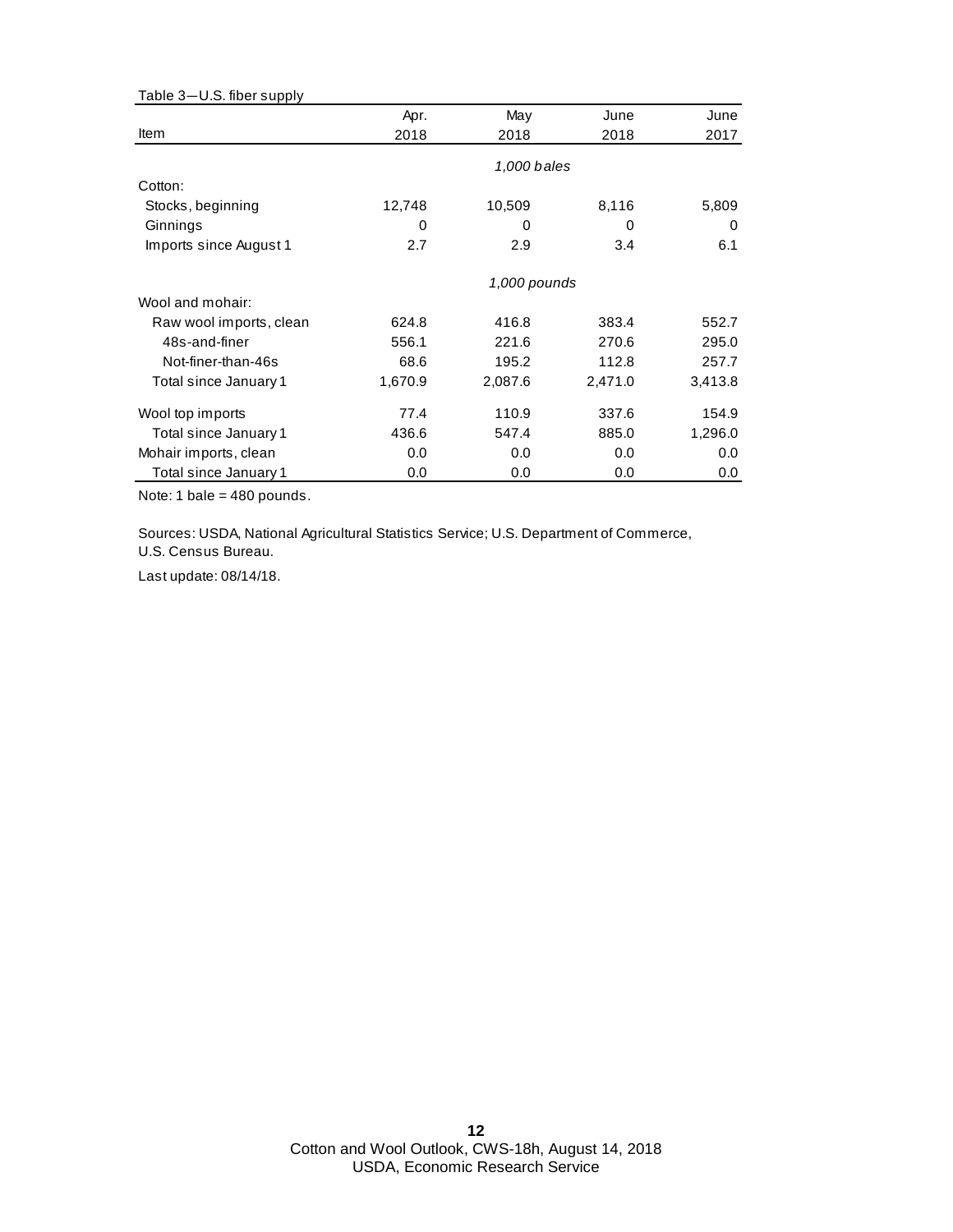| Table 4-U.S. fiber demand             |         |              |         |         |
|---------------------------------------|---------|--------------|---------|---------|
|                                       | Apr.    | May          | June    | June    |
| Item                                  | 2018    | 2018         | 2018    | 2017    |
|                                       |         |              |         |         |
|                                       |         | 1,000 bales  |         |         |
| Cotton:                               |         |              |         |         |
| All consumed by mills <sup>1</sup>    | 276     | 284          | 266     | 269     |
| Total since August 1                  | 2,419   | 2,703        | 2,968   | 2,992   |
| Daily rate                            | 13.1    | 12.4         | 12.7    | 12.2    |
| Upland consumed by mills <sup>1</sup> | 273     | 282          | 263     | 266     |
| Total since August 1                  | 2,398   | 2,680        | 2,943   | 2,966   |
| Daily rate                            | 13.0    | 12.3         | 12.5    | 12.1    |
| Upland exports                        | 1,920   | 2,054        | 1,674   | 1,151   |
| Total since August 1                  | 10,276  | 12,330       | 14,004  | 13,051  |
| Sales for next season                 | 967     | 849          | 1,090   | 1,327   |
| Total since August 1                  | 3,884   | 4,733        | 5,823   | 4,600   |
| Extra-long staple exports             | 44.6    | 55.4         | 48.3    | 38.5    |
| Total since August 1                  | 477.3   | 532.7        | 580.9   | 586.5   |
| Sales for next season                 | 0.3     | 23.1         | 106.0   | 56.4    |
| Total since August 1                  | 45.9    | 69.0         | 174.9   | 128.0   |
|                                       |         | 1,000 pounds |         |         |
| Wool and mohair:                      |         |              |         |         |
| Raw wool exports, clean               | 716.4   | 1,720.3      | 1,511.6 | 1,262.9 |
| Total since January 1                 | 2,395.1 | 4,115.5      | 5,627.1 | 5,023.3 |
| Wool top exports                      | 129.9   | 133.6        | 116.0   | 112.1   |
| Total since January 1                 | 500.1   | 633.7        | 749.7   | 721.1   |
| Mohair exports, clean                 | 60.4    | 124.6        | 54.2    | 0.0     |
| Total since January 1                 | 121.1   | 245.7        | 299.9   | 224.5   |

Note: 1 bale = 480 pounds.

<sup>1</sup>Estimated by USDA.

and U.S. Department of Commerce, U.S. Census Bureau. Sources: USDA, Farm Service Agency; USDA, Foreign Agricultural Service, *U.S. Export Sales* ;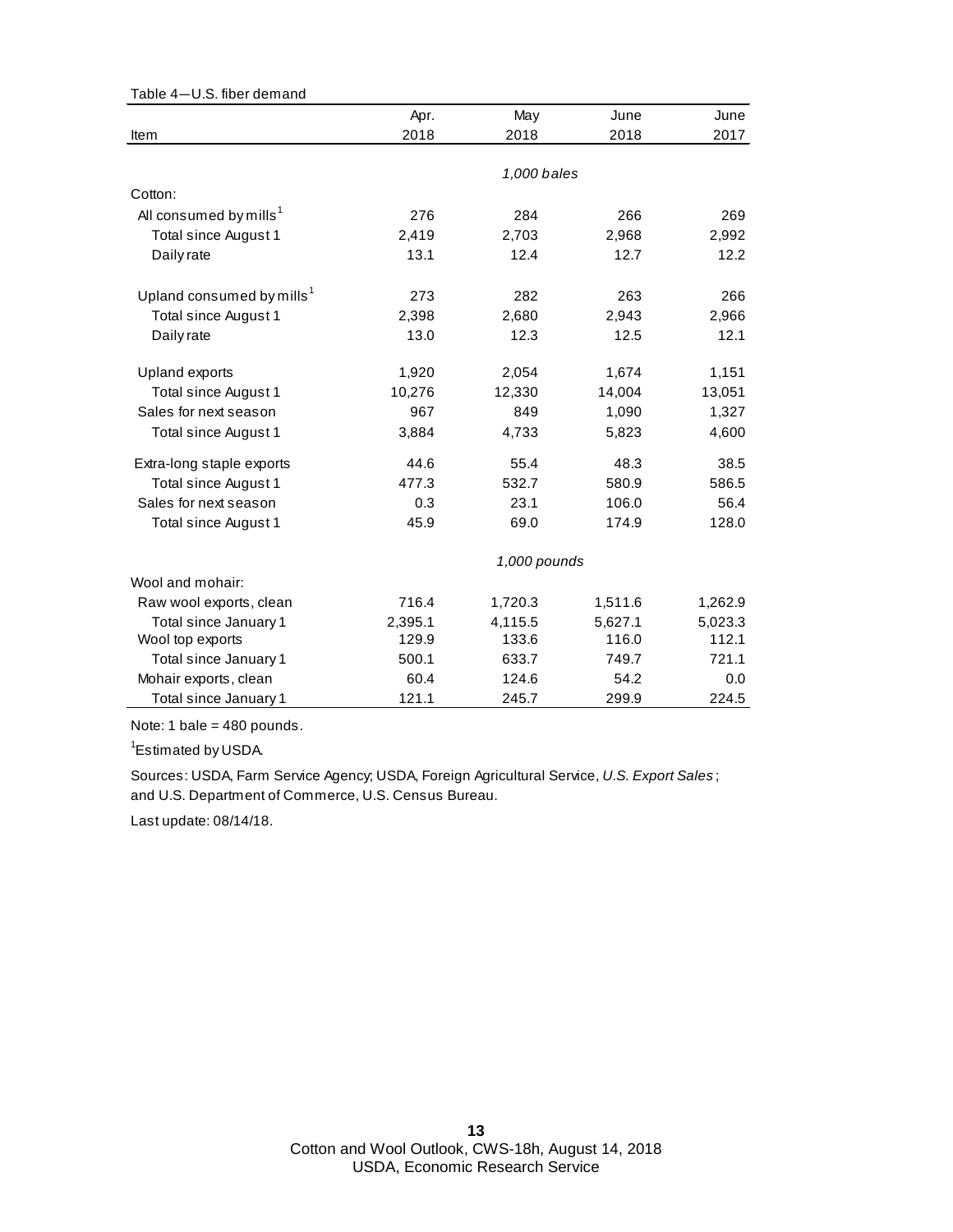| Table 5-U.S. and world fiber prices |           |                   |           |           |
|-------------------------------------|-----------|-------------------|-----------|-----------|
|                                     | May       | June              | July      | July      |
| Item                                | 2018      | 2018              | 2018      | 2017      |
|                                     |           |                   |           |           |
|                                     |           | Cents per pound   |           |           |
| Domestic cotton prices:             |           |                   |           |           |
| Adjusted world price                | 76.17     | 79.54             | 77.24     | 65.50     |
| Upland spot 41-34                   | 82.40     | 85.54             | 83.95     | 66.24     |
| Pima spot 02-46                     | 140.16    | 139.25            | 139.25    | 146.00    |
| Average price received by           |           |                   |           |           |
| upland producers                    | 68.80     | 73.50             | <b>NA</b> | 73.00     |
| Far Eastern cotton quotes:          |           |                   |           |           |
| A Index                             | 94.95     | 97.01             | 95.80     | 83.95     |
| Memphis/Eastern                     | 98.30     | 100.38            | 98.56     | 84.69     |
| Memphis/Orleans/Texas               | 96.60     | 98.38             | 96.56     | 83.75     |
| California/Arizona                  | 99.10     | 100.38            | 98.56     | 86.50     |
|                                     |           | Dollars per pound |           |           |
| Wool prices (clean):                |           |                   |           |           |
| <b>U.S. 58s</b>                     | 4.06      | 4.80              | <b>NQ</b> | 3.19      |
| Australian 58s <sup>1</sup>         | 5.56      | <b>NQ</b>         | 6.27      | 4.28      |
| U.S.60s                             | 5.40      | 5.41              | NQ.       | 3.62      |
| Australian 60s <sup>1</sup>         | <b>NQ</b> | NQ.               | NQ.       | <b>NQ</b> |
| <b>U.S. 64s</b>                     | 6.03      | 6.30              | <b>NQ</b> | 4.20      |
| Australian 64s <sup>1</sup>         | 7.26      | 7.95              | 7.67      | 5.48      |

NA = Not available. NQ = No quote.

<sup>1</sup>In bond, Charleston, SC.

Sources: USDA, *Cotton Price Statistics;* Cotlook Ltd., *Cotton Outlook;* and trade reports.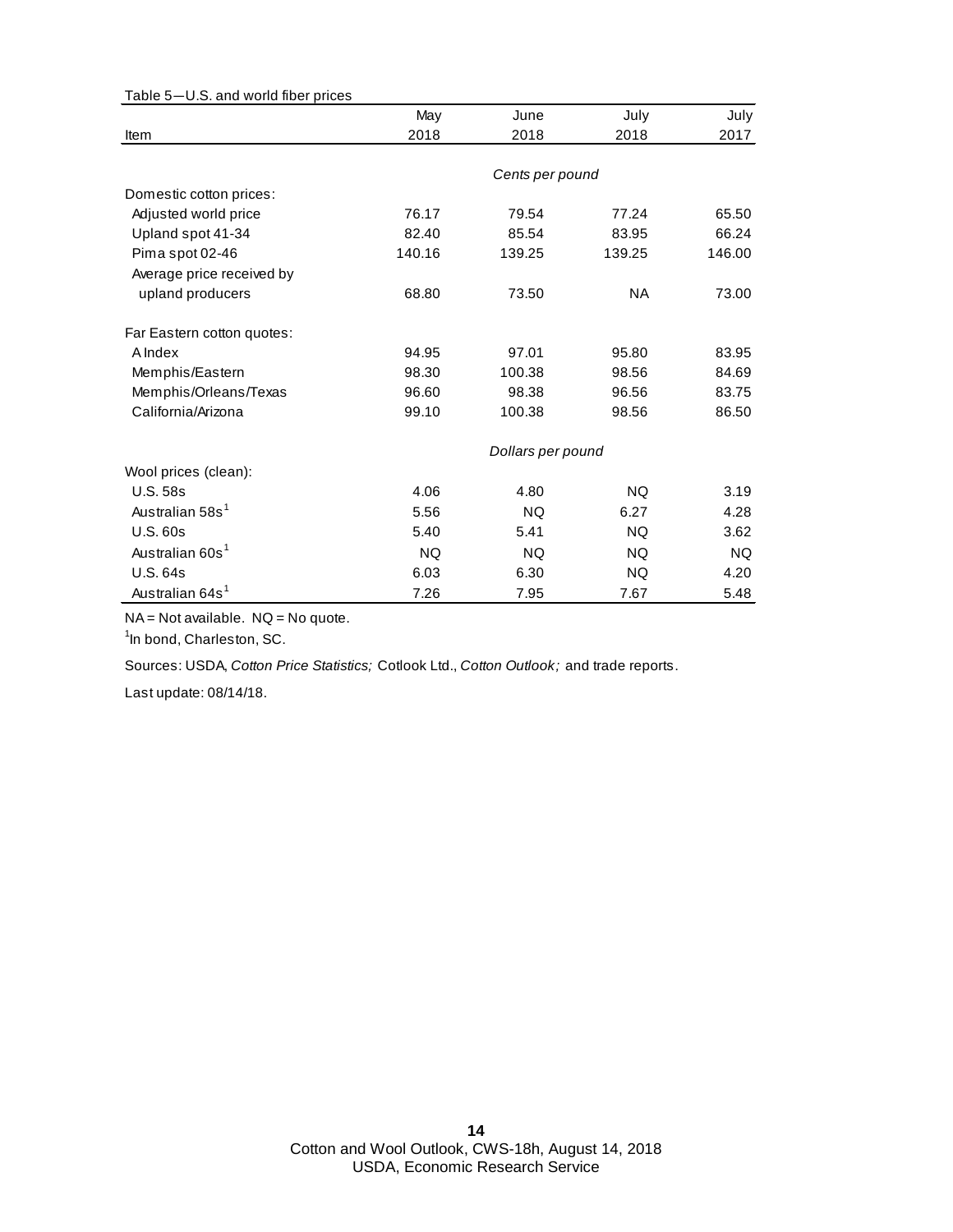|                             | Apr.      | May          | June      | June      |
|-----------------------------|-----------|--------------|-----------|-----------|
| Item                        | 2018      | 2018         | 2018      | 2017      |
|                             |           | 1,000 pounds |           |           |
| Yarn, thread, and fabric:   | 281,336   | 305,352      | 311,078   | 284,244   |
| Cotton                      | 55,145    | 64,871       | 68,413    | 60,419    |
| Linen                       | 22,522    | 20,380       | 21,489    | 19,500    |
| Wool                        | 4,131     | 4,488        | 4,621     | 4,068     |
| Silk                        | 512       | 707          | 686       | 649       |
| Synthetic                   | 199,026   | 214,907      | 215,870   | 199,609   |
| Apparel:                    | 833,069   | 924,561      | 1,002,187 | 962,198   |
| Cotton                      | 441,178   | 489,128      | 524,753   | 502,248   |
| Linen                       | 8,677     | 8,038        | 6,863     | 6,721     |
| Wool                        | 17,477    | 19,429       | 22,325    | 21,821    |
| Silk                        | 8,789     | 9,323        | 7,785     | 7,200     |
| Synthetic                   | 356,948   | 398,643      | 440,461   | 424,207   |
| Home furnishings:           | 240,013   | 291,824      | 284,709   | 283,879   |
| Cotton                      | 139,526   | 160,422      | 146,829   | 149,176   |
| Linen                       | 1,609     | 1,741        | 1,684     | 1,460     |
| Wool                        | 335       | 319          | 290       | 294       |
| Silk                        | 168       | 239          | 200       | 271       |
| Synthetic                   | 98,375    | 129,103      | 135,706   | 132,678   |
| Floor coverings:            | 104,228   | 108,467      | 104,278   | 93,410    |
| Cotton                      | 11,754    | 12,987       | 11,281    | 11,019    |
| Linen                       | 34,031    | 34,316       | 31,201    | 27,337    |
| Wool                        | 10,601    | 10,612       | 10,706    | 11,533    |
| Silk                        | 2,732     | 3,190        | 2,859     | 3,129     |
| Synthetic                   | 45,111    | 47,361       | 48,231    | 40,393    |
| Total imports: <sup>1</sup> | 1,469,649 | 1,644,382    | 1,717,048 | 1,642,015 |
| Cotton                      | 651,100   | 731,429      | 755,043   | 730,023   |
| Linen                       | 67,727    | 65,525       | 62,400    | 56,305    |
| Wool                        | 32,686    | 35,012       | 38,210    | 38,018    |
| Silk                        | 12,201    | 13,459       | 11,529    | 11,248    |
| Synthetic                   | 705,935   | 798,957      | 849,867   | 806,420   |

Table 6—U.S. textile imports, by fiber

Note: Raw-fiber-equivalent pounds.

<sup>1</sup>Includes headgear.

U.S. Census Bureau. Sources: USDA, Economic Research Service and U.S. Department of Commerce,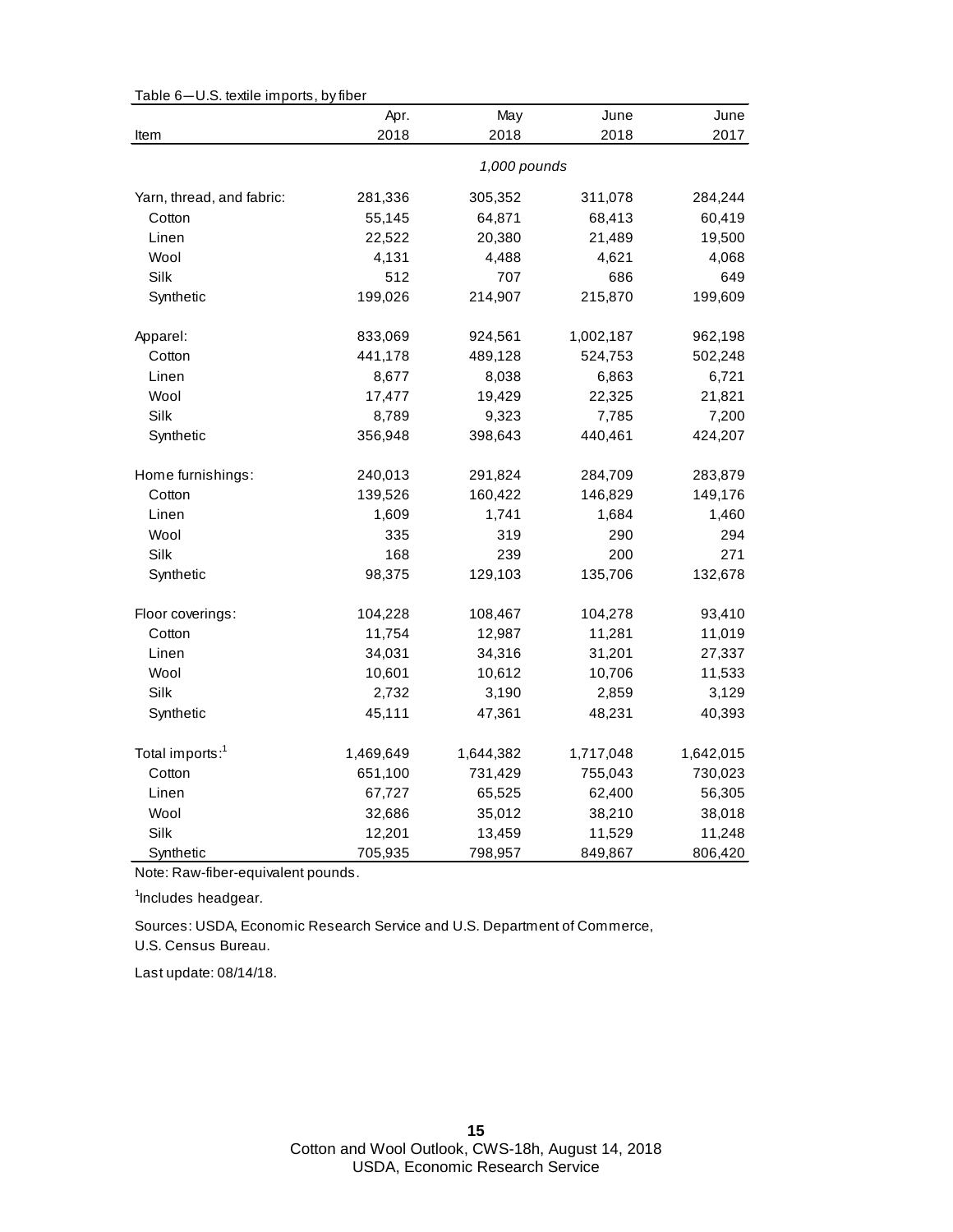|                             | Apr.    | May          | June    | June    |
|-----------------------------|---------|--------------|---------|---------|
| Item                        | 2018    | 2018         | 2018    | 2017    |
|                             |         | 1,000 pounds |         |         |
| Yarn, thread, and fabric:   | 249,438 | 252,170      | 242,902 | 243,489 |
| Cotton                      | 130,658 | 129,574      | 123,809 | 127,274 |
| Linen                       | 6,635   | 6,949        | 7,077   | 6,565   |
| Wool                        | 2,512   | 2,701        | 2,310   | 2,875   |
| Silk                        | 1,149   | 1,368        | 1,145   | 1,334   |
| Synthetic                   | 108,484 | 111,579      | 108,561 | 105,441 |
| Apparel:                    | 28,175  | 26,718       | 29,155  | 30,039  |
| Cotton                      | 10,990  | 10,959       | 11,195  | 13,193  |
| Linen                       | 545     | 402          | 417     | 339     |
| Wool                        | 2,791   | 2,171        | 3,079   | 2,726   |
| Silk                        | 2,066   | 1,315        | 2,129   | 1,676   |
| Synthetic                   | 11,783  | 11,871       | 12,336  | 12,105  |
| Home furnishings:           | 4,578   | 4,295        | 3,822   | 4,271   |
| Cotton                      | 2,318   | 2,079        | 1,795   | 2,074   |
| Linen                       | 104     | 129          | 135     | 140     |
| Wool                        | 66      | 64           | 59      | 69      |
| Silk                        | 47      | 67           | 70      | 87      |
| Synthetic                   | 2,044   | 1,957        | 1,765   | 1,901   |
| Floor coverings:            | 27,181  | 26,141       | 23,586  | 25,348  |
| Cotton                      | 2,081   | 2,142        | 1,878   | 2,179   |
| Linen                       | 1,034   | 1,149        | 956     | 1,139   |
| Wool                        | 1,409   | 1,409        | 1,384   | 1,619   |
| Silk                        | 34      | 57           | 42      | 41      |
| Synthetic                   | 22,623  | 21,384       | 19,327  | 20,370  |
| Total exports: <sup>1</sup> | 309,656 | 309,647      | 299,781 | 303,440 |
| Cotton                      | 146,154 | 144,854      | 138,791 | 144,817 |
| Linen                       | 8,327   | 8,641        | 8,597   | 8,195   |
| Wool                        | 6,790   | 6,356        | 6,844   | 7,299   |
| Silk                        | 3,296   | 2,807        | 3,386   | 3,138   |
| Synthetic                   | 145,089 | 146,991      | 142,163 | 139,991 |

Table 7—U.S. textile exports, by fiber

Note: Raw-fiber-equivalent pounds.

<sup>1</sup>Includes headgear.

U.S. Census Bureau. Sources: USDA, Economic Research Service and U.S. Department of Commerce,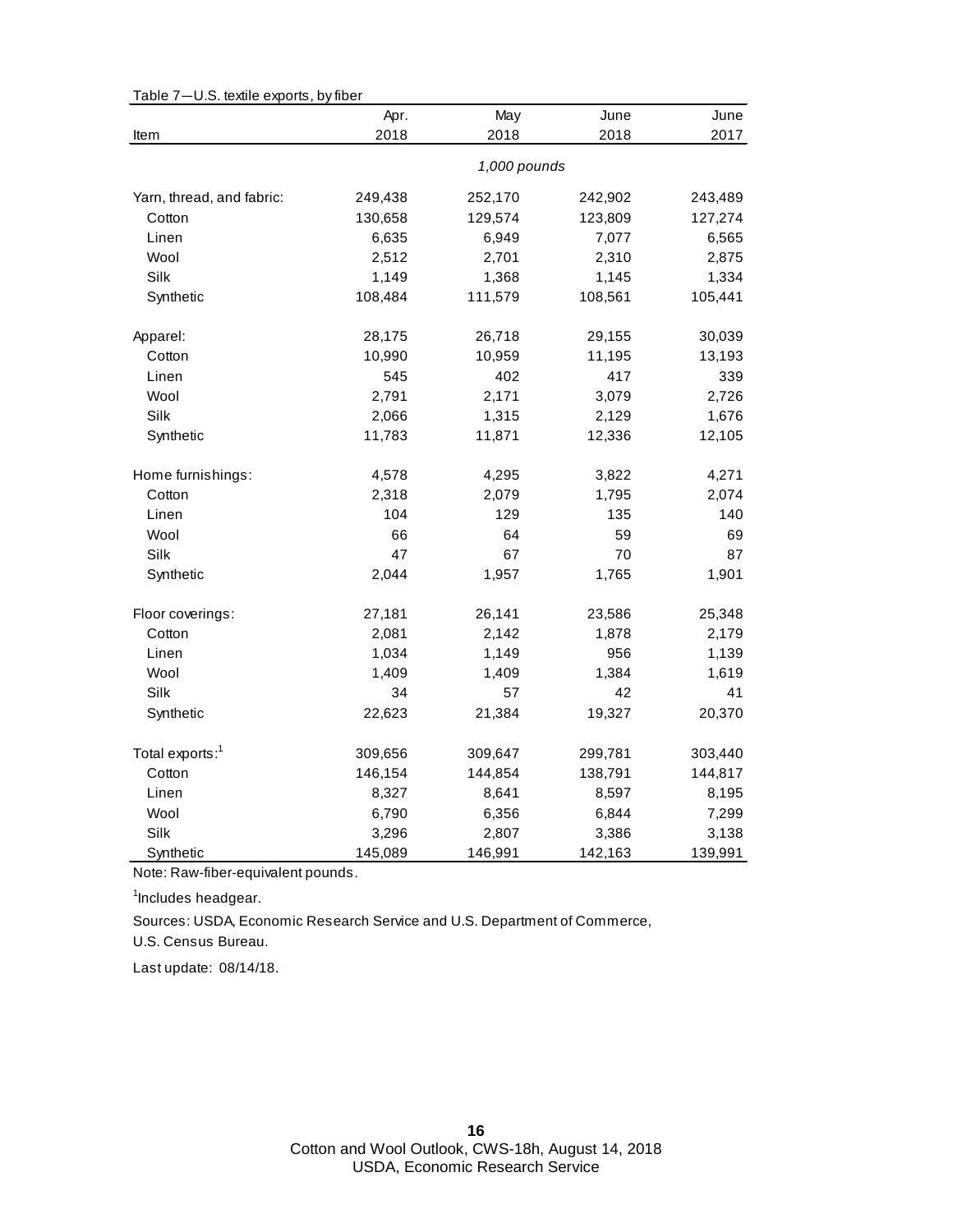| Table 8-U.S. cotton textile imports, by origin |  |  |
|------------------------------------------------|--|--|
|------------------------------------------------|--|--|

|                    | Apr.    | May          | June    | June    |
|--------------------|---------|--------------|---------|---------|
| Region/country     | 2018    | 2018         | 2018    | 2017    |
|                    |         | 1,000 pounds |         |         |
| North America      | 121,397 | 134,348      | 135,736 | 131,122 |
| Canada             | 3,135   | 3,282        | 3,022   | 2,529   |
| Dominican Republic | 9,205   | 9,575        | 9,610   | 7,007   |
| El Salvador        | 11,649  | 16,651       | 14,882  | 16,680  |
| Guatemala          | 7,553   | 8,016        | 7,321   | 7,222   |
| Haiti              | 11,999  | 10,728       | 12,851  | 8,684   |
| Honduras           | 22,568  | 27,877       | 29,142  | 29,794  |
| Mexico             | 36,895  | 39,141       | 41,987  | 41,794  |
| Nicaragua          | 18,348  | 18,977       | 16,834  | 17,340  |
| South America      | 4,399   | 4,241        | 3,383   | 4,305   |
| Colombia           | 2,033   | 1,956        | 1,627   | 1,898   |
| Peru               | 2,021   | 1,978        | 1,635   | 2,075   |
| Europe             | 16,751  | 16,683       | 14,551  | 15,228  |
| Germany            | 1,034   | 1,348        | 1,097   | 1,531   |
| Italy              | 1,535   | 1,754        | 1,633   | 1,581   |
| Portugal           | 1,522   | 1,516        | 1,404   | 1,501   |
| Turkey             | 9,851   | 9,039        | 7,695   | 7,250   |
| Asia               | 492,689 | 560,391      | 587,228 | 565,464 |
| <b>Bahrain</b>     | 1,265   | 1,292        | 1,004   | 1,492   |
| Bangladesh         | 53,831  | 55,694       | 64,771  | 57,142  |
| Cambodia           | 16,311  | 14,014       | 13,573  | 12,857  |
| China              | 167,670 | 221,597      | 260,272 | 246,271 |
| Hong Kong          | 450     | 707          | 1,090   | 1,059   |
| India              | 84,573  | 88,622       | 75,408  | 80,162  |
| Indonesia          | 22,443  | 18,562       | 20,261  | 21,823  |
| Israel             | 490     | 671          | 490     | 652     |
| Japan              | 1,219   | 1,367        | 1,308   | 1,466   |
| Jordan             | 5,608   | 4,700        | 3,920   | 4,230   |
| Malaysia           | 2,148   | 2,556        | 2,458   | 2,140   |
| Pakistan           | 58,267  | 65,990       | 59,383  | 57,555  |
| Philippines        | 2,527   | 3,414        | 3,109   | 3,351   |
| South Korea        | 5,050   | 6,195        | 5,571   | 6,216   |
| Sri Lanka          | 6,972   | 6,633        | 6,434   | 6,329   |
| Taiwan             | 1,526   | 1,382        | 1,785   | 1,796   |
| Thailand           | 4,372   | 4,722        | 4,574   | 4,058   |
| Vietnam            | 56,125  | 60,987       | 60,893  | 55,793  |
| Oceania            | 39      | 75           | 87      | 37      |
| Africa             | 15,825  | 15,691       | 14,057  | 13,867  |
| Egypt              | 7,544   | 7,981        | 6,722   | 7,116   |
| Kenya              | 2,148   | 2,559        | 1,575   | 1,795   |
| Lesotho            | 2,290   | 1,875        | 3,097   | 2,083   |
| Madagascar         | 1,413   | 1,068        | 986     | 956     |
| Mauritius          | 785     | 609          | 425     | 621     |
| World <sup>1</sup> | 651,100 | 731,429      | 755,043 | 730,023 |

Note: Raw-fiber-equivalent pounds.

<sup>1</sup>Regional totals may not sum to world totals due to rounding.

U.S. Census Bureau. Sources: USDA, Economic Research Service and U.S. Department of Commerce,

Last update: 08/14/18.

Cotton and Wool Outlook, CWS-18h, August 14, 2018 USDA, Economic Research Service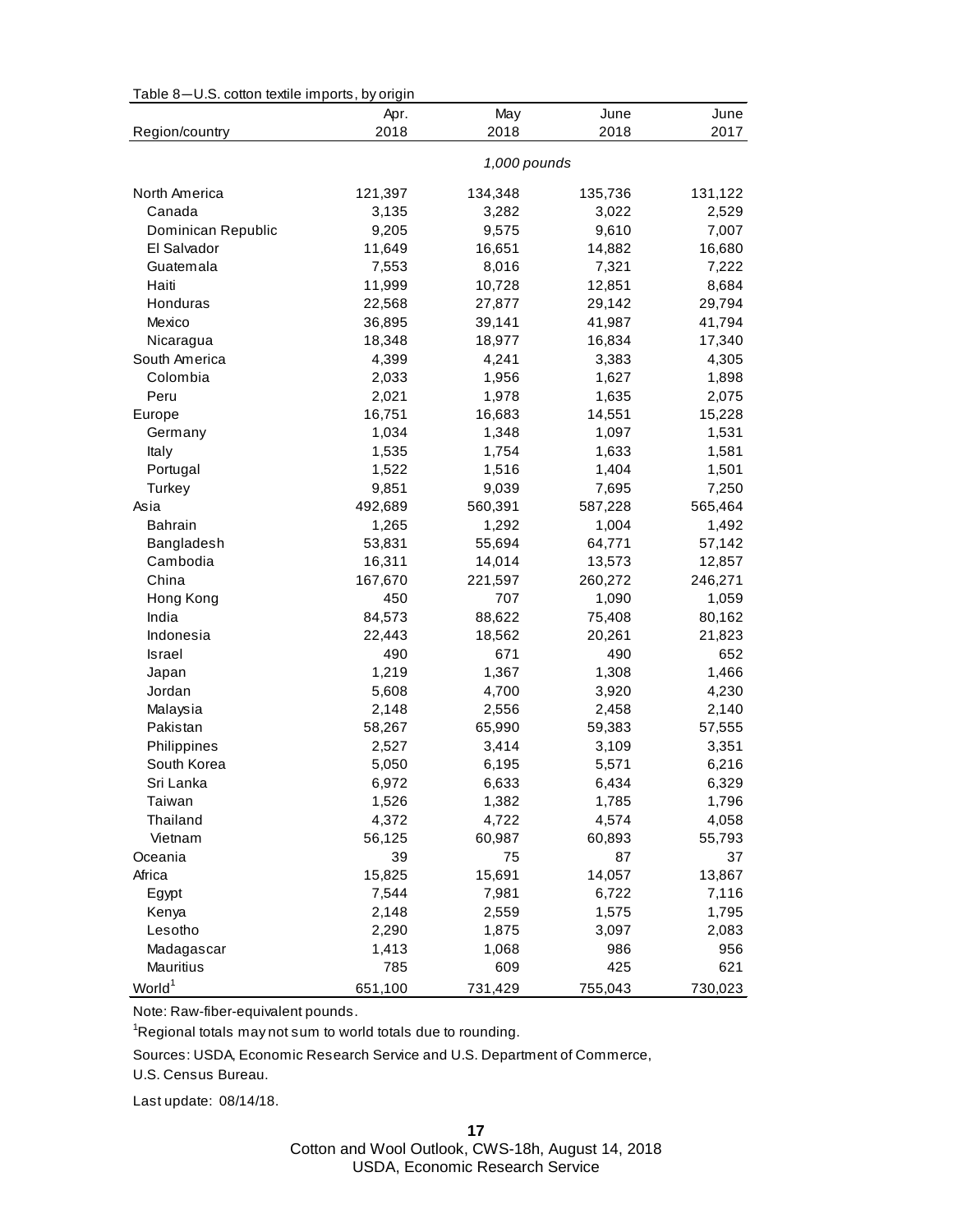| Table 9-U.S. cotton textile exports, by destination |  |  |
|-----------------------------------------------------|--|--|
|-----------------------------------------------------|--|--|

|                             | Apr.    | May          | June    | June    |
|-----------------------------|---------|--------------|---------|---------|
| Region/country              | 2018    | 2018         | 2018    | 2017    |
|                             |         | 1,000 pounds |         |         |
| North America               | 126,196 | 124,526      | 118,011 | 122,293 |
| <b>Bahamas</b>              | 269     | 263          | 148     | 215     |
| Canada                      | 7,321   | 7,566        | 8,016   | 10,441  |
| Costa Rica                  | 143     | 449          | 201     | 274     |
| Dominican Republic          | 21,946  | 21,019       | 21,337  | 15,728  |
| El Salvador                 | 10,408  | 8,357        | 8,201   | 4,939   |
| Guatemala                   | 2,537   | 1,711        | 2,405   | 2,125   |
| Haiti                       | 879     | 726          | 1,013   | 757     |
| Honduras                    | 54,117  | 56,739       | 51,543  | 62,459  |
| Mexico                      | 23,549  | 23,676       | 21,519  | 21,719  |
| Nicaragua                   | 4,259   | 3,180        | 3,058   | 2,798   |
| Panama                      | 239     | 266          | 196     | 365     |
| South America               | 5,111   | 5,450        | 6,042   | 4,502   |
| Brazil                      | 399     | 635          | 440     | 433     |
| Chile                       | 144     | 153          | 195     | 160     |
| Colombia                    | 2,511   | 2,602        | 3,407   | 2,411   |
| Peru                        | 1,775   | 1,701        | 1,641   | 1,130   |
| Europe                      | 3,020   | 3,107        | 2,509   | 3,092   |
| Belgium                     | 385     | 333          | 155     | 300     |
| France                      | 101     | 86           | 89      | 90      |
| Germany                     | 394     | 380          | 466     | 542     |
| Italy                       | 169     | 280          | 150     | 184     |
| Netherlands                 | 329     | 351          | 312     | 204     |
| Spain                       | 123     | 93           | 125     | 56      |
| United Kingdom              | 798     | 728          | 652     | 805     |
| Asia                        | 7,141   | 7,368        | 8,290   | 10,593  |
| Bangladesh                  | 213     | 402          | 405     | 388     |
| China                       | 1,885   | 1,940        | 2,366   | 6,204   |
| Hong Kong                   | 555     | 317          | 528     | 515     |
| India                       | 208     | 308          | 303     | 231     |
| <b>Israel</b>               | 105     | 94           | 113     | 72      |
| Japan                       | 840     | 788          | 926     | 769     |
| Singapore                   | 195     | 179          | 193     | 170     |
| South Korea                 | 1,016   | 1,075        | 935     | 501     |
| Taiwan                      | 138     | 190          | 250     | 79      |
| <b>United Arab Emirates</b> | 421     | 558          | 344     | 468     |
| Vietnam                     | 702     | 395          | 1,211   | 598     |
| Oceania                     | 541     | 585          | 578     | 551     |
| Australia                   | 392     | 432          | 473     | 412     |
| Africa                      | 4,144   | 3,819        | 3,361   | 3,786   |
| Morocco                     | 3,952   | 3,606        | 3,244   | 3,395   |
| World <sup>1</sup>          | 146,154 | 144,854      | 138,791 | 144,817 |

Note: Raw-fiber-equivalent pounds.

<sup>1</sup>Regional totals may not sum to world totals due to rounding.

Sources: USDA, Economic Research Service and U.S. Department of Commerce,

U.S. Census Bureau.

Last update: 08/14/18.

Cotton and Wool Outlook, CWS-18h, August 14, 2018 USDA, Economic Research Service